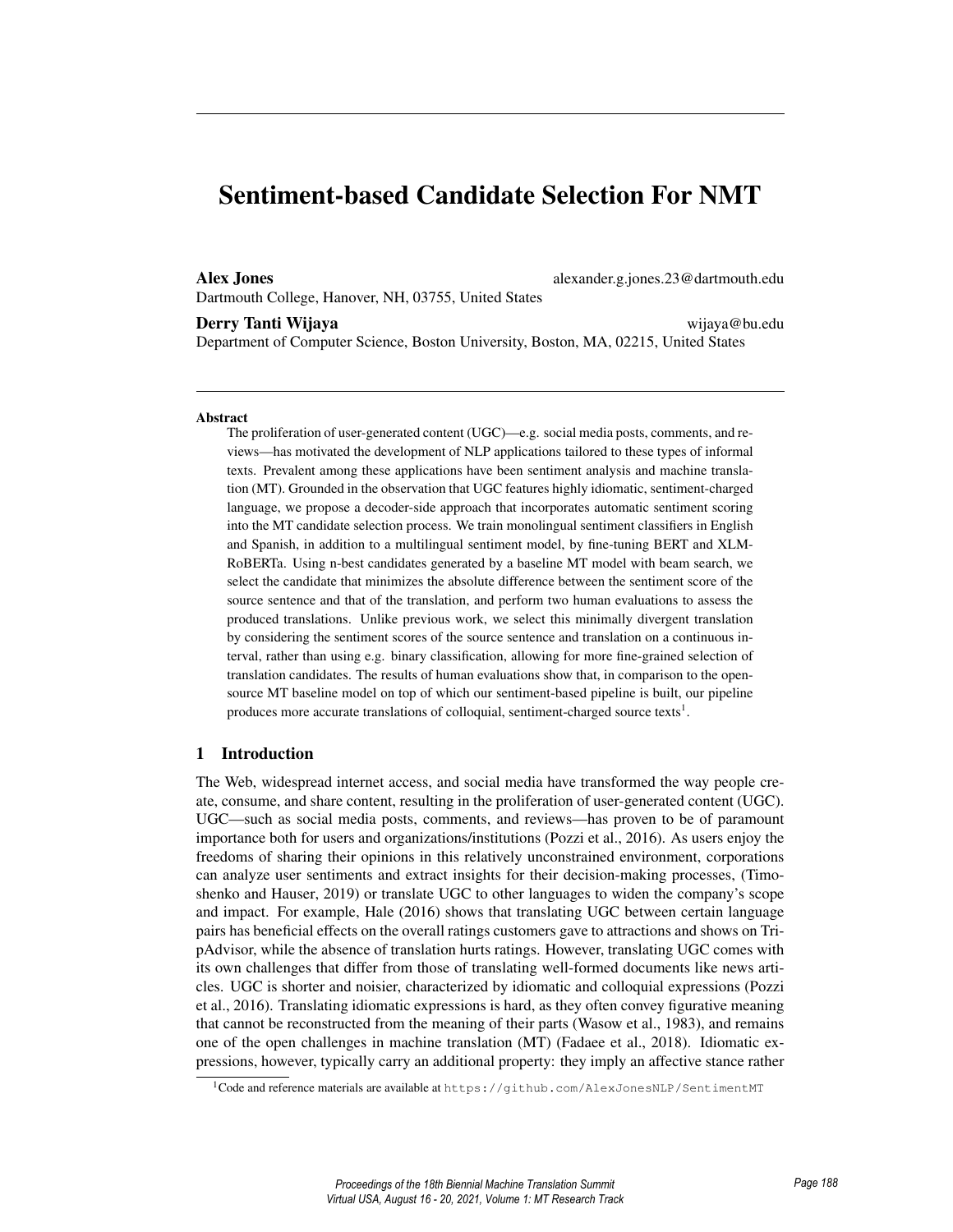than a neutral one (Wasow et al., 1983). The sentiment of an idiomatic expression, therefore, can be a useful signal for translation. In this paper, we hypothesize that a good translation of an idiomatic text, such as those prevalent in UGC, should be one that retains its underlying sentiment, and explore the use of textual sentiment analysis to improve translations.

Our motivation behind adding sentiment analysis model(s) to the NMT pipeline are several. First, with the sorts of texts prevalent in UGC (namely, idiomatic, sentiment-charged ones), the sentiment of a translated text is often arguably as important as the quality of the translation in other respects, such as adequacy, fluency, grammatical correctness, etc. Second, while a sentiment classifier can be trained particularly well to analyze the sentiment of various texts—including idiomatic expressions (Williams et al., 2015)—these idiomatic texts may be difficult for even state-of-the-art (SOTA) MT systems to handle consistently. This can be due to problems such as literal translation of figurative speech, but also to less obvious errors such as truncation (i.e. failing to translate crucial parts of the source sentence). Our assumption however, is that with open-source translation systems such as OPUS  $MT^2$ , the correct translation of a sentiment-laden, idiomatic text often lies somewhere lower among the predictions of the MT system, and that the sentiment analysis model can help signal the right translation by re-ranking candidates based on sentiment. Our contributions are as follows:

- We explore the idea of choosing translations that minimize source-target sentiment differences on a continuous scale (0-1). Previous works that addressed the integration of sentiment into the MT process have treated this difference as a simple polarity (i.e., positive, negative, or neutral) difference that does not account for the degree of difference between the source text and translation.
- We focus in particular on idiomatic, sentiment-charged texts sampled from real-world UGC, and show, both through human evaluation and qualitative examples, that our method improves a baseline MT model's ability to select sentiment-preserving *and* accurate translations in notable cases.
- We extend our method of using monolingual English and Spanish sentiment classifiers to aid in MT by substituting the classifiers for a single, multilingual sentiment classifier, and analyze the results of this second MT pipeline on the lower-resource English-Indonesian translation, illustrating the generalizability of our approach.

# 2 Related Work

Several papers in recent years have addressed the incorporation of sentiment into the MT process. Perhaps the earliest of these is Sennrich et al. (2016), which examined the effects of using honorific marking in training data to help MT systems pick up on the T-V distinction (e.g. informal *tu* vs. formal *vous* in French) that serves to convey formality or familiarity. Si et al. (2019) used sentiment-labeled sentences containing one of a fixed set of sentiment-ambiguous words, as well as valence-sensitive word embeddings for these words, to train models such that users could input the desired sentiment at translation time and receive the translation with the appropriate valence. Lastly, Lohar et al. (2017, 2018) experimented with training sentimentisolated MT models—that is, MT models trained on only texts that had been pre-categorized into a set number of sentiment classes i.e., positive-only texts or negative-only texts. Our approach is novel in using sentiment to re-rank candidate translations of UGC in an MT pipeline and in using precise sentiment scores rather than simple polarity matching to aid the translation process.

In terms of sentiment analysis models of non-English languages, Can et al. (2018) experimented with using an RNN-based English sentiment model to analyze the sentiment of texts translated into English from other languages, while Balahur and Turchi (2012) used SMT to

<sup>2</sup>https://github.com/Helsinki-NLP/Opus-MT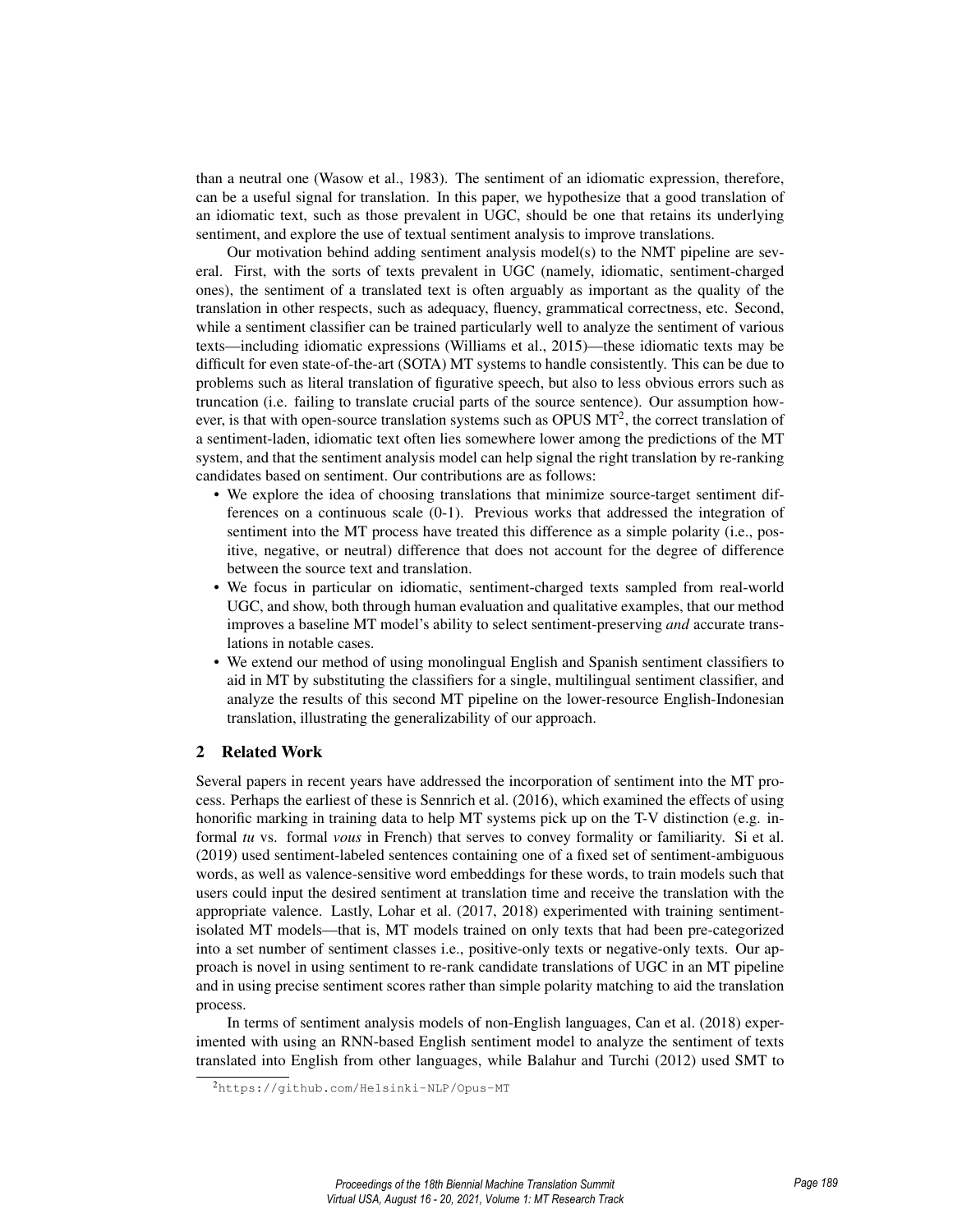generate sentiment training corpora in non-English languages. Dashtipour et al. (2016) provides an overview and comparison of various techniques used to tackle multilingual sentiment analysis.

As for MT candidate re-ranking, Hadj Ameur et al. (2019) provides an extensive overview of the various features and tools that have been used to aid in the candidate selection process, and also proposes a feature ensemble approach that doesn't rely on external NLP tools. Others who have used candidate selection or re-ranking to improve MT performance include Shen et al. (2004) and Yuan et al. (2016). To the best of our knowledge, however, no previous re-ranking methods have used sentiment for re-ranking despite findings that MT often alters sentiment, especially when ambiguous words or figurative language such as metaphors or idioms are present or when the translation exhibits incorrect word order (Mohammad et al., 2016).

## 3 Models and Data

## 3.1 Sentiment Classifiers

For the first portion of our experiments, we train monolingual sentiment classifiers, one for English and another for Spanish. For the English classifier, we fine-tune the BERT Base uncased model (Devlin et al., 2019), as it achieves SOTA or nearly SOTA results on various text classification tasks. We construct our BERT-based sentiment classifier model using BERT-ForSequenceClassification, following McCormick and Ryan (2019). For our English training and development data, we sample 50K positive and 50K negative tweets from the automatically annotated sentiment corpus described in Go et al. (2009) and use 90K tweets for training and the rest for development. For the English test set, we use the human-annotated sentiment corpus also described in Go et al. (2009), which consists of 359 total tweets after neutral-labeled tweets are removed. We use BertTokenizer with 'bert-base-uncased' as our vocabulary file and fine-tune a BERT model using one NVIDIA V100 GPU to classify the tweets into positive or negative labels for one epoch using the Adam optimizer (Kingma and Ba, 2014) with weight decay (AdamW in PyTorch) and a linear learning rate schedule with warmup. We use a batch size of 32, a learning rate of 2e-5, and an epsilon value of 1e-8 for Adam. We experiment with all hyperparameters manually, but find that the model converges very quickly (i.e. additional training after one epoch improves test accuracy negligibly, or causes overfitting). We achieve an accuracy of 85.2% on the English test set.

For the Spanish sentiment classifier, we fine-tune XLM-RoBERTa Large, a multilingual language model that has been shown to significantly outperform multilingual BERT (mBERT) on a variety of cross-lingual transfer tasks (Conneau et al., 2020), also using one NVIDIA V100 GPU. We construct our XLM-RoBERTa-based sentiment classifier model again following McCormick and Ryan (2019). The Spanish training and development data were collected from Mozetič et al.  $(2016)$ . After removing neutral tweets, we obtain roughly 27.8K training tweets and 1.5K development tweets. The Spanish test set is a human-annotated sentiment corpus<sup>3</sup> containing 7.8K tweets, of which we use roughly 3K after removing neutral tweets and evening out the number of positive and negative tweets. We use the XLMRobertaTokenizer with vocabulary file 'xlm-roberta-large' and fine-tune the XLM-RoBERTa model to classify the tweets into positive or negative labels. The optimizer, epsilon value, number of epochs, learning rate, and batch size are the same as those of the English model, determined via experimentation (without grid search or a more regimented method). Unlike with the English model, we found that fine-tuning the Spanish model sometimes produced unreliable results, and so employ multiple random restarts and select the best model, a technique used in the original BERT paper (Devlin et al., 2019). The test accuracy on the Spanish model was 77.8%.

<sup>3</sup>https://www.kaggle.com/c/spanish-arilines-tweets-sentiment-analysis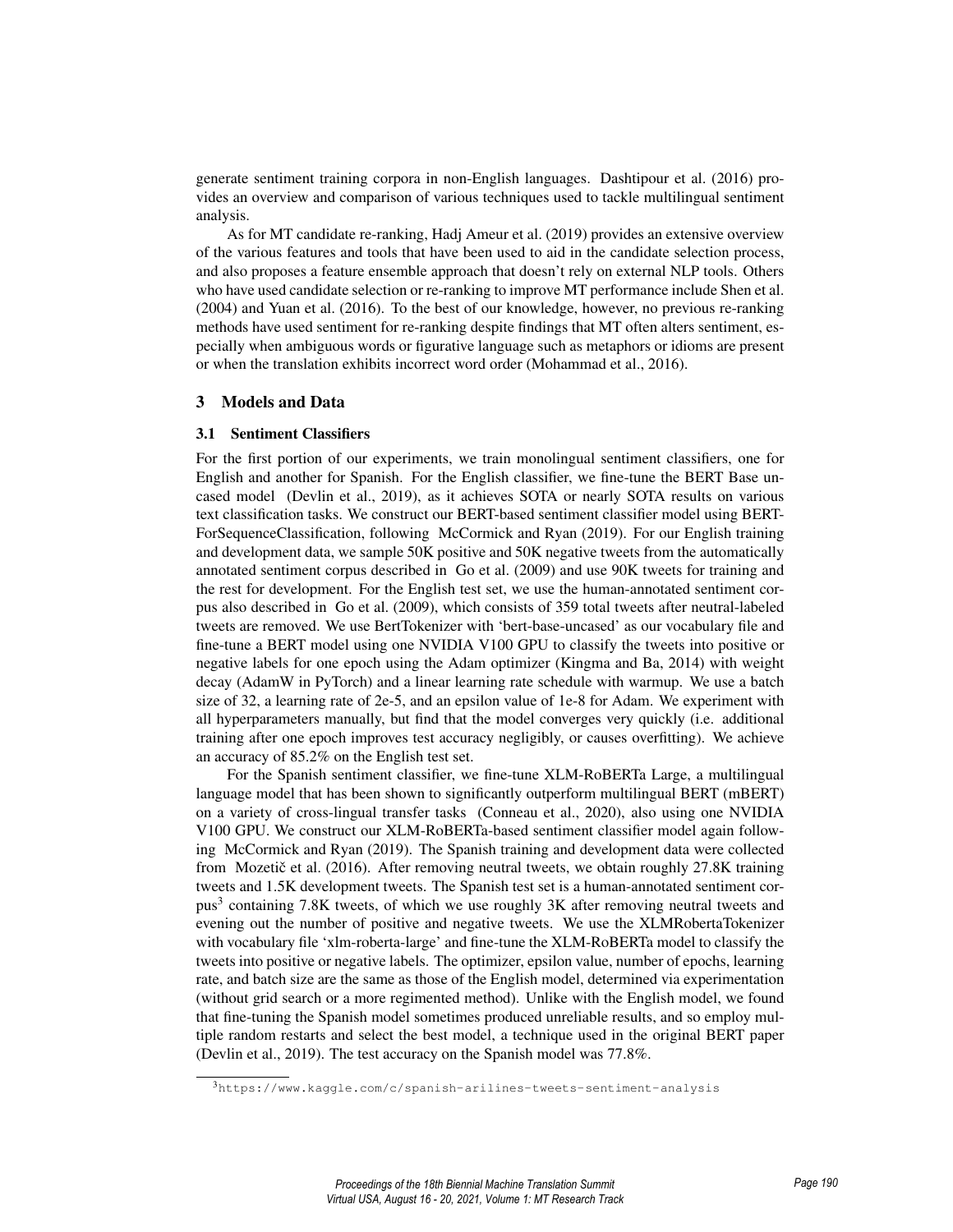## 3.2 Baseline MT Models

The baseline MT models we use for both English-Spanish and Spanish-English translation are the publicly available Helsinki-NLP/OPUS MT models released by Hugging Face and based on Marian NMT (Tiedemann and Thottingal, 2020; Junczys-Dowmunt et al., 2018; Wolf et al., 2019). Namely, we use both the en-ROMANCE and ROMANCE-en Transformer-based models, which were both trained using the OPUS dataset (Tiedemann,  $2017)^4$  with Sentence Piece tokenization and using training procedures and hyperparameters specified on the OPUS MT Github page<sup>5</sup> and in Tiedemann and Thottingal (2020).

#### 4 Method: Sentiment-based Candidate Selection

We propose the use of two language-specific sentiment classifiers (which, as we will describe later in the paper, can be reduced to one multilingual sentiment model)—one applied to the input sentence in the source language and another to the candidate translation in the target language—to help an MT system select the candidate translation that diverges the least, in terms of sentiment, from the source sentence.

Using the baseline MT model described in Section 3.2, we first generate  $n = 10$  best candidate translations using a beam size of 10 at decoding time. We decided on 10 as our candidate number based on the fact that one can expect a relatively low drop off in translation quality with this parameter choice (Hasan et al., 2007), while also maintaining a suitably high likelihood of getting variable translations. Additionally, decoding simply becomes too slow in practice beyond a certain beam size.

Once our model generates the 10 candidate translations for a given input sentence, we use the sentiment classifier trained in the appropriate language to score the sentiment of both the input sentence and each of the translations in the interval  $[0, 1]$ . To compute the sentiment score  $S(x)$  for an input sentence x, we first compute a softmax over the array of logits returned by our sentiment model to get a probability distribution over all m possible classes (here,  $m = 2$ , since we only used positive- and negative-labeled tweets). Representing the negative and positive classes using the values 0 and 1, respectively, we define  $S(x)$  to be the expected value of the class conditioned on x, namely  $S(x) = \sum_{n=1}^{m} P(c_n | x) v_n$ , where  $c_i$  is the *i*th class and  $v_i$ is the value corresponding to that class. In our case, since we have only two classes and the negative class is represented with value 0,  $S(x) = P(\text{positive class} \mid x)$ . After computing the sentiment scores, we take the absolute difference between the input sentence  $x$ 's score and the candidate translation  $t_i$ 's score for  $i = 1, 2, ..., 10$  to obtain the *sentiment divergence* of each candidate. We select the candidate translation that minimizes the sentiment divergence, namely  $y = \operatorname{argmin}_{t_i} |S(t_i) - S(x)|$ . Our method of selecting a translation differs from previous works in our use of the proposed sentiment divergence, which takes into account the degree of the sentiment difference (and not just polarity difference) between the input sentence and the candidate translation.

#### 5 Experiments

## 5.1 English-Spanish Evaluation Data

The aim of our human evaluation was to discover how Spanish-English bilingual speakers assess both the quality and the degree of sentiment preservation of our proposed sentiment-sensitive MT model's translations in comparison to those of the human (a professional translator), the baseline MT model (Helsinki-NLP/OPUS MT), and a SOTA MT model, namely Google Translate.

<sup>4</sup>http://opus.nlpl.eu

<sup>5</sup>https://github.com/Helsinki-NLP/OPUS-MT-train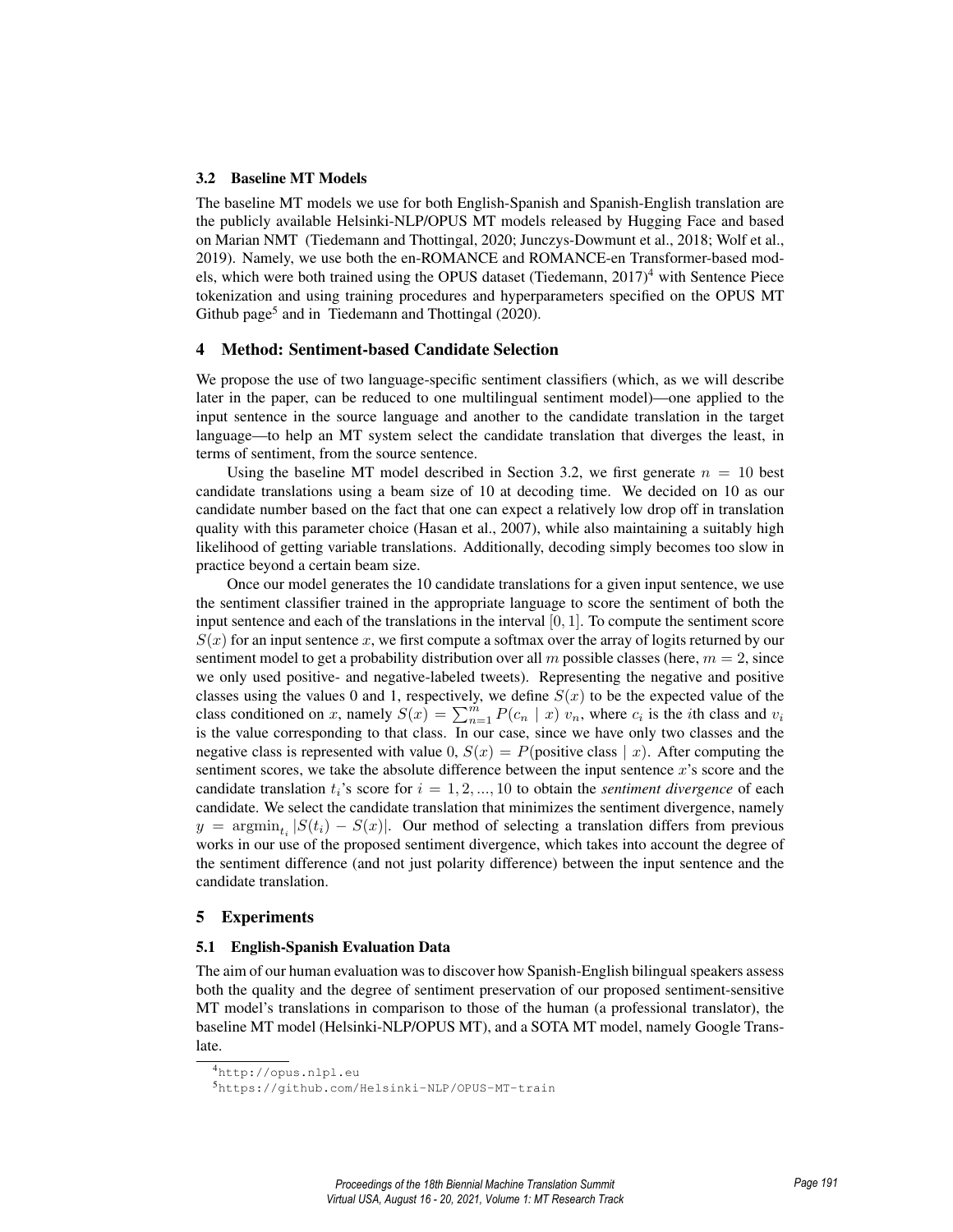The human evaluation data consisted of 30 English (*en*) tweets, each translated using the above four methods to Spanish. We sample 30 English tweets from the English sentiment datasets that we do not use in training (Section 3.1) as well as from another English sentiment corpus (CrowdFlower, 2020)<sup>6</sup>. In assembling this evaluation set, we aimed to find a mix of texts that were highly idiomatic and sentiment-loaded—and thus presumably difficult to translate—but also ones that were more neutral in affect, less idiomatic, or some combination of the two.

## 5.2 English-Spanish Evaluation Setup

For the English-Spanish evaluation, we hired two fully bilingual professional translators using contracting site Freelancer<sup>7</sup>. Both evaluators were asked to provide proof of competency in both languages beforehand. The evaluation itself consisted of four translations (one generated by each method: human, baseline, sentiment-MT, Google Translate) for each of the 30 English tweets above, totaling 120 texts to be evaluated. For each of these texts, evaluators were asked to:

- 1. Rate the *accuracy* of the translation on a 0-5 scale, with 0 being the worst quality and 5 being the best
- 2. Rate the *sentiment divergence* of the translation on a 0-2 scale, with 0 indicating no sentiment change and 2 indicating sentiment reversal
- 3. Indicate the reasons for which they believe the sentiment changed in translation

## 5.3 English-Spanish Evaluation Results

As depicted in Table 1, the results of the English-Spanish human evaluation show improvements across the board for our modified pipeline over the vanilla baseline model. For the purposes of analysis, we divide the 30 English sentences (120 translations) into two categories: "all" (consisting of all 120 translations) and "idiomatic," consisting of 13 sentences (52 translations) deemed particularly idiomatic in nature. Although methods exist for identifying idiomatic texts systematically, e.g. Peng et al. (2014), we opt to hand-pick idiomatic texts ourselves. We do this in hopes of curating not only texts that contain idiomatic "multi-word" expressions, but also ones that are idiomatic in less concrete ways, which will enable us to gain more qualitative insights in the evaluation. Examples of such sentences are discussed in Section 7.

In the 'all' subset of the data, we see a  $+0.12$  gain for our modified pipeline over the baseline in terms of accuracy (where higher accuracy is better), as well as a +0.11 reduction in sentiment divergence (where smaller divergence is better). On the idiomatic subset, the differences are more pronounced: we see a +0.80 gain over the baseline for accuracy and a +0.35 reduction in sentiment divergence. While our pipeline lags behind Google Translate in all metrics for English-Spanish—due to the superiority of Google Translate over OPUS MT in multiple regards (training data size, parameters, multilinguality, compute power, etc.)—our modification moves OPUS MT closer to this SOTA system. As a benchmark and to validate the soundness of our evaluation set, we include results for translations performed by a professional human translator, which, as expected, are vastly superior to those for any of the NMT systems used across all metrics and subsets of the data.

We also provide qualitative insights gained from the evaluations, in which evaluators were asked to identify *why* they believe the sentiment of the text *per se* changed in translation. The codes corresponding to these qualitative results are listed in the rightmost column of Table 1, and may be identified as follows:

• "MI" indicates the Mistranslation of Idiomatic/figurative language *per se*

<sup>6</sup>https://data.world/crowdflower/apple-twitter-sentiment

<sup>7</sup>https://www.freelancer.com/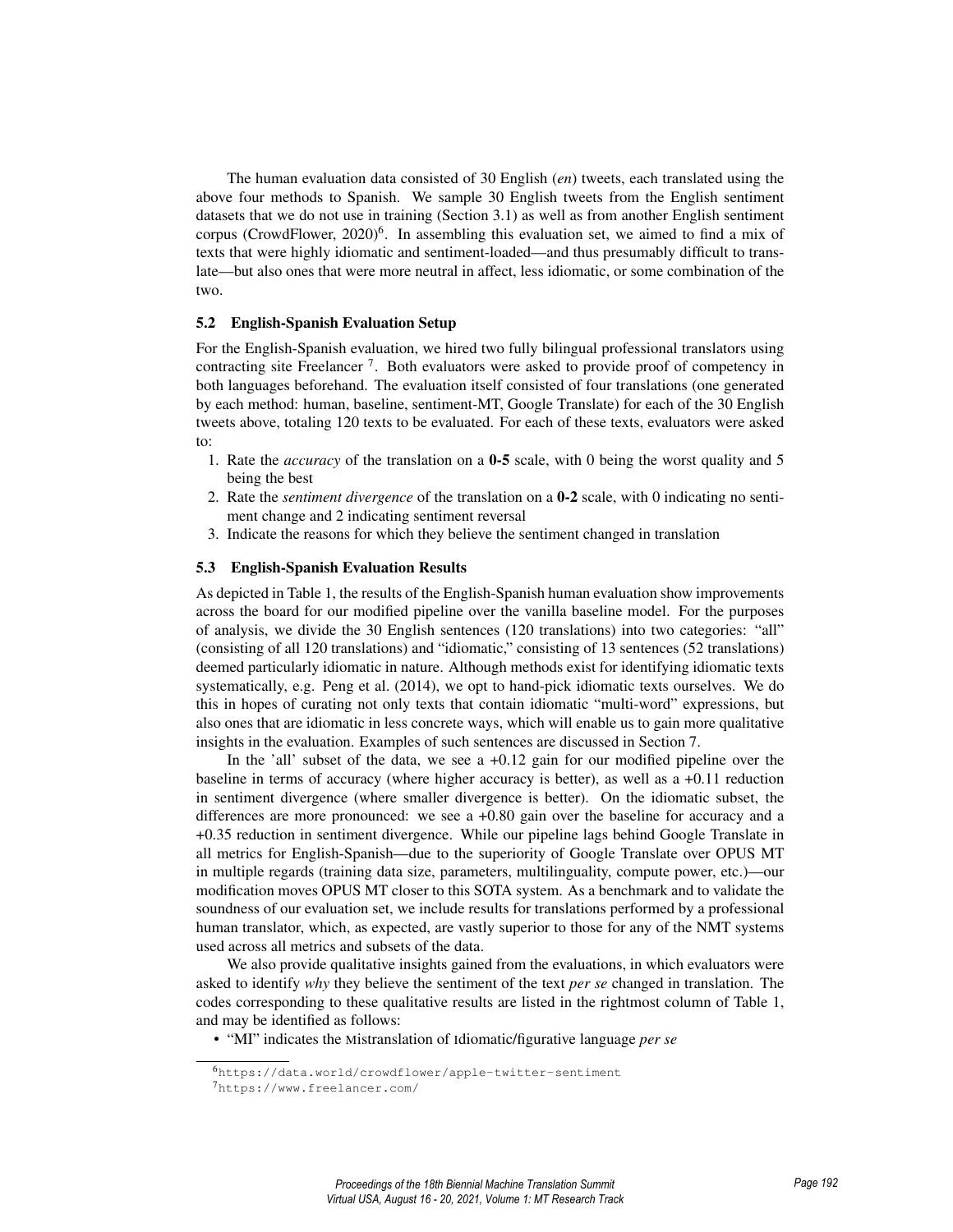|                     | <b>BLEU</b><br>(Tatoeba) | <b>BLEU</b><br>(all<br>tweets) | <b>BLEU</b><br>(idiom.<br>tweets) | Accuracy<br>(all<br>tweets) | SentiDiff<br>(all<br>tweets) | Accuracy<br>(idiom.<br>tweets) | SentiDiff<br>(idiom.<br>tweets) | Top-3 Qual.       |
|---------------------|--------------------------|--------------------------------|-----------------------------------|-----------------------------|------------------------------|--------------------------------|---------------------------------|-------------------|
| <b>Baseline</b>     |                          |                                |                                   |                             |                              |                                |                                 |                   |
| $en \rightarrow es$ | 31.37                    | 38.93                          | 39.28                             | 2.06                        | 0.92                         | 1.37                           | 1.23                            | MI, O, MO         |
| $en \rightarrow id$ | 31.17                    |                                |                                   | 2.98                        | 0.77                         | 2.50                           | 1.00                            | $MO$ , $O$ , $MI$ |
| <b>SentimentMT</b>  |                          |                                |                                   |                             |                              |                                |                                 |                   |
| $en \rightarrow es$ | 22.15                    | 39.10                          | 43.47                             | 2.18                        | 0.81                         | 2.17                           | 0.88                            | MO, IG, MI        |
| $en \rightarrow id$ | 20.85                    |                                |                                   | 3.31                        | 0.65                         | 3.20                           | 0.64                            | $MO$ , $O$ , $MI$ |
| Google Transl.      |                          |                                |                                   |                             |                              |                                |                                 |                   |
| $en \rightarrow es$ | 51.39                    | 56.76                          | 57.98                             | 3.08                        | 0.43                         | 2.31                           | 0.79                            | MI, MO, O         |
| $en \rightarrow id$ | 33.93                    |                                |                                   | 3.57                        | 0.55                         | 3.00                           | 0.94                            | MO, MI, O/IR      |
| Human               |                          |                                |                                   |                             |                              |                                |                                 |                   |
| $en \rightarrow es$ | 100                      | 100                            | 100                               | 4.28                        | 0.10                         | 4.44                           | 0.08                            | $MO$ , $O$ , IR   |

Table 1: The BLEU scores on the Tatoeba dataset, the accuracy and sentiment divergence scores on Twitter data, and the top 3 reasons given for sentiment divergence for each translation method, language pair, and chosen subset of the Twitter data: all vs. idiomatic. *en*→*es* represents English-Spanish, and *en*→*id* represents English-Indonesian. Note that ratings for each language are given by different sets of evaluators, and shouldn't be compared on a cross-lingual basis.

- "MO" indicates the Mistranslation of Other types of language
- "IG" indicates Incorrect Grammatical structure in the translation
- "IR" indicates IRrecoverability of the source text's meaning, i.e. even the gist of the sentence was gone
- "LT" indicates a Lack of Translatability of the source text to the language in question
- "O" indicates some Other reason for sentiment divergence

The top three most frequently cited causes of sentiment divergence for both the baseline and Google Translate were mistranslation of idiomatic language *per se*, mistranslation of other types of language, and other reasons not listed on the evaluation form. For our modified pipeline, the only distinctive top three cause of sentiment divergence was incorrect grammatical structure in the translation; additionally, one human translation was surprisingly flagged as rendering the source text's meaning "irrecoverable." However, the actual *frequency* of these error codes varied among models. For instance, 'MO' was given 5 times to human translations but 13 times to the baseline model's, and 'O' was given 3 times to Google Translate's translations and 7 times to our pipeline's. Some translations flagged with the 'Other' category are deemed to be of special interest and are discussed in Section 7.

We also noted strong and statistically significant ( $p \ll 0.05$ ) negative correlations between accuracy and sentiment divergence for both the whole and idiomatic subsets of the data; the values of Pearson's *r* (Lewis-Beck et al., 2004) with their corresponding p-values are reported in Table 2.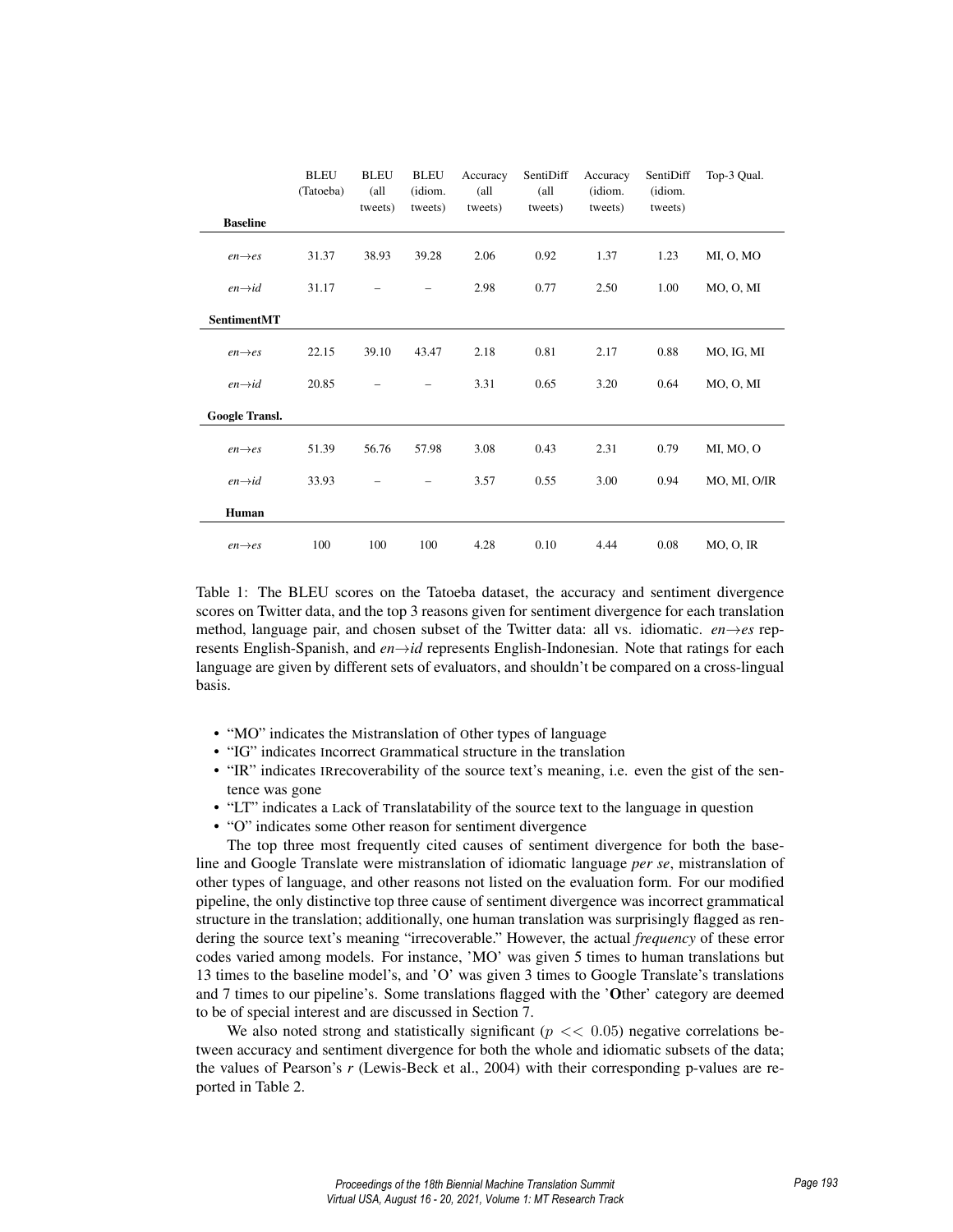Additionally, we measure agreement between the two English-Spanish evaluators using Krippendorff's inter-annotator agreement measure  $\alpha$  (Krippendorff, 2011), which we choose as a metric in order to compare with previous work examining human agreement on sentiment judgments. In line with Provoost et al. (2019)'s findings of moderate agreement ( $\alpha = 0.51$ ), we see  $\alpha$  values ranging from 0.638 to 0.673 for the whole and idiomatic subsets of the data, respectively.

|                     | Pearson's<br>$(p-value)$ (all) | Pearson's<br>r<br>(p-value) (idiom.) |
|---------------------|--------------------------------|--------------------------------------|
| $en \rightarrow es$ | $-0.764(3.42e-47)$             | $-0.759(9.90e-21)$                   |
| $en \rightarrow id$ | $-0.570(1.09e-15)$             | $-0.756(8.67e-14)$                   |

Table 2: Pearson's correlation coefficient and corresponding p-value with respect to accuracy and SentiDiff for each of the evaluations, broken down into the full (all) and idiomatic subsets.

In terms of automatic MT evaluation, we note that although our method causes a decrease in BLEU score on the Tatoeba test data for both languages (Table 1: SentimentMT vs. Baseline)—which is to be expected, as Tatoeba consists of "general" texts as opposed to UGC, and we select potentially non-optimal candidates during re-ranking—our method *improves* over the baseline for the Spanish tweets (and more so on the idiomatic tweets) on which the human evaluation was conducted. This result supports the efficacy of our model in the context of highly-idiomatic, affective UGC, and highlights the different challenges that UGC presents in comparison to more "formal" text.

Google Translate still outperforms the baseline and our method in terms of BLEU score on Tatoeba and the tweets. The explanation here is simply that the baseline model is not SOTA, which is to be expected given it's a free, flexible, open-source system. However, as our pipeline is orthogonal to any MT model, including SOTA, it could be used to improve a SOTA MT model for UGC.

## 6 Method Extension

#### 6.1 Translation with Multilingual Sentiment Classifier

As highlighted in Hadj Ameur et al. (2019), one of the major criticisms of decoder-side reranking approaches for MT is their reliance on language-specific external NLP tools, such as the sentiment classifiers described in Section 3.1. To address the issue of language specificity and to develop a sentiment analysis model that can be used in tandem with MT between any two languages, we develop a multilingual sentiment classifier following Misra (2020). Specifically, we fine-tune the XLM-RoBERTa model using the training and development data used to train the English sentiment classifier, and the same tokenizer, vocabulary file, hyperparameters, and compute resources (GPU) used in training the Spanish classifier. We then use this multilingual language model fine-tuned on English sentiment data to perform zero-shot sentiment classification on various languages, and incorporate it into our beam search candidate selection pipeline for MT.

We test the model using the same test data used previously. On the English test data, this multilingual model achieves an accuracy of 83.8%, comparable to the accuracy score achieved using the BERT monolingual model (85.2%). On the Spanish test set, the multilingual model achieves a somewhat lower score of 73.6% (*cf.* 77.8% for the monolingual trained model), perhaps showing the limitations of this massively multilingual model on performing zero-shot downstream tasks.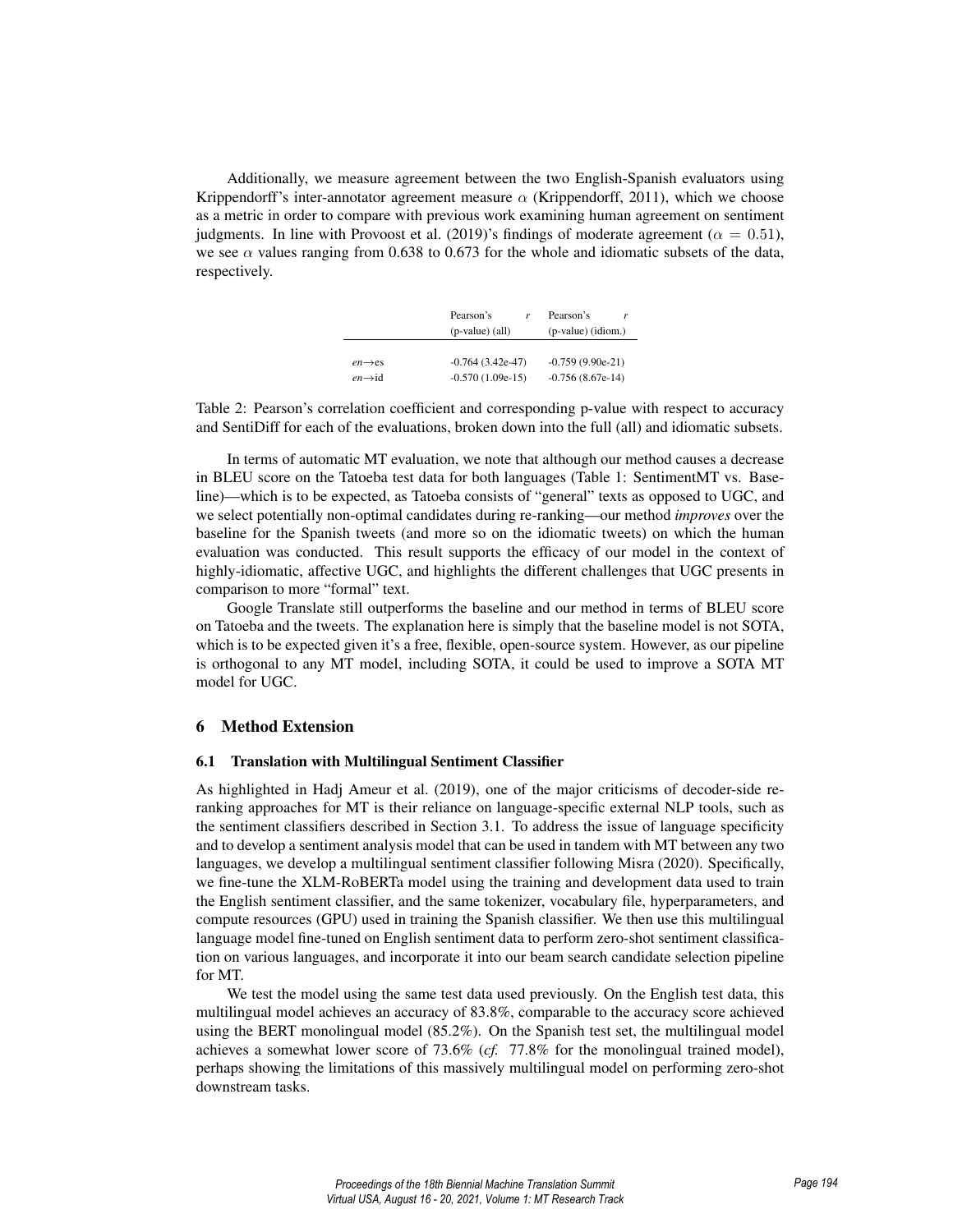#### 6.2 English-Indonesian Evaluation Setup

We use the multilingual sentiment classifier in our sentiment-sensitive MT pipeline to perform translations on a handful of languages; examples from this experimentation are displayed in Tables 4 and 5 in the appendix.

We perform another human evaluation, this time involving English→Indonesian translations in place of English→Spanish. We choose Indonesian, as it is a medium-resource language (unlike Spanish, which is high-resource) (Joshi et al., 2020), and because we were able to obtain two truly bilingual annotators for this language pair.

The setup of the evaluation essentially mirrors that of the  $en \rightarrow es$  evaluation, except we don't obtain professional human translations as a benchmark for Indonesian, due to the difficulty of obtaining the quality of translation required. Thus, the resulting evaluation set contains only  $30 * 3 = 90$  translations instead of 120.

#### 6.3 English-Indonesian Evaluation Results

The accuracy and sentiment divergence averages for different subsets of the *en*-*id* data are located in Table 1, and we direct readers to Section 5.3 for a qualitative discussion of these results. Quantitatively, we observe that our modified model outperforms the baseline in accuracy and sentiment divergence on every subset of the *en*-*id* data, while being comparable or better than Google Translate on the "all" and idiomatic subsets, respectively (Table 1). Specifically, on the "all" subset we see reductions of +0.33 and +0.12 over the baseline for accuracy and sentiment divergence, respectively, and on the idiomatic subset we see respective reductions of +0.70 and +0.36. Google Translate achieves slightly better accuracy and sentiment preservation overall (+0.26 and +0.10 over our pipeline for accuracy and sentiment divergence, respectively), but lags behind our pipeline in the idiomatic category (-0.20 and -0.30 for accuracy and sentiment divergence, respectively, compared to our pipeline).

Qualitatively, we see very similar reasons listed for sentiment divergence as we did for English-Spanish: each of the NMT systems we looked at had errors most frequently in the MI, MO, and O categories, denoting mistranslation of idiomatic language, mistranslation of other types of language, and other reasons for sentiment divergence, respectively; with MO being more frequent than MI in English-Indonesian evaluations, potentially due to lower MT performances for this language than Spanish (i.e., BLEU score for English-Indonesian modified model is 20.85 on the Tatoeba dataset compared to 22.15 for English-Spanish). However, as noted in the analysis of the previous evaluation, not all of these errors occurred with equal frequency across systems. For instance, Google Translate and the human translator produced less errors overall than the OPUS MT system, so the error codes should be interpreted as indicating the relative frequency and prevalence of certain translation errors that affect sentiment, not as markers to be compared on a system-to-system basis. As with the English-Spanish evaluation, certain qualitative observations made by our evaluators will be discussed further in Section 7. In line with results on the previous evaluation, accuracy and sentiment divergence are shown to be strongly negatively correlated, with Pearson's*r* values of -0.570 and -0.756 for the whole and idiomatic subsets of the data, respectively, both of which are statistically significant ( $p \ll 0.05$ ) and are displayed in Table 2.

|                     | $acc.$ (all) | SentiDiff | acc      | SentiDiff |
|---------------------|--------------|-----------|----------|-----------|
|                     |              | (all)     | (idiom.) | (idiom.)  |
|                     |              |           |          |           |
| $en \rightarrow es$ | 0.675        | 0.638     | 0.767    | 0.673     |
| $en \rightarrow id$ | 0.661        | 0.516     | 0.612    | 0.541     |

Table 3: Values of Krippendorff's alpha agreement measure  $\alpha$  for both sets of evaluations with respect to accuracy ("acc.") and sentiment divergence ("SentiDiff") across different subsets.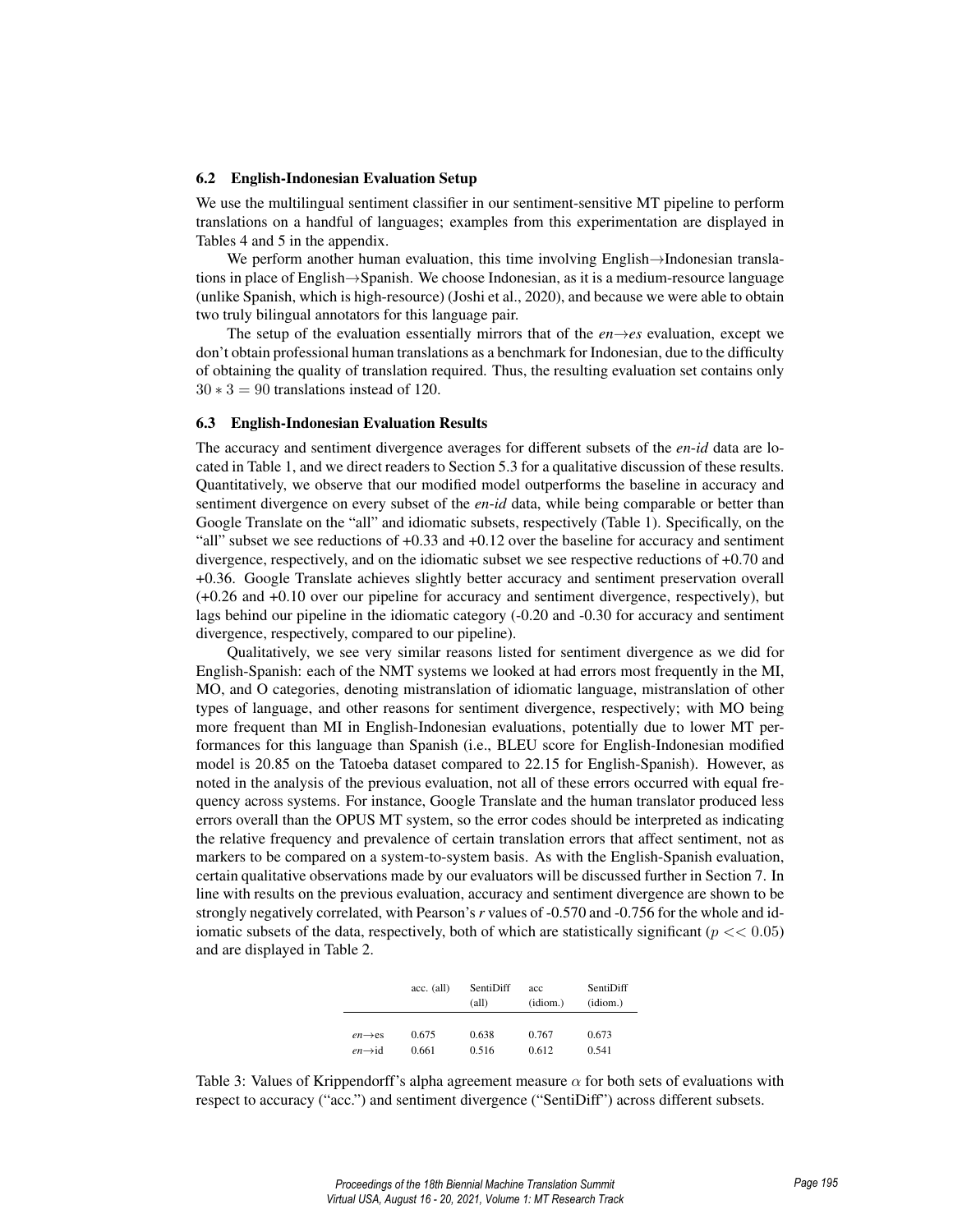Table 3 shows Krippendorff's alpha agreement measure (Krippendorff, 2011) for accuracy and sentiment divergence across both subsets, indicating moderate agreement, with higher agreement on accuracy. As was found with the English-Spanish evaluation, this is in line with previous findings of moderate human agreement on sentiment judgement (Krippendorff's  $\alpha$ =0.51) (Provoost et al., 2019).

## 7 Discussion

Our experimentation with the various MT models generated a number of interesting example cases concerning the translation of idiomatic language. For example, given the tweet "Time Warner Road Runner customer support here absolutely blows," the baseline MT gives a literal translation of the word "blows" as "pukulan" (literally, "hits") in Indonesian; Google Translate gives a translation "hebat" ("awesome") that is opposite in sentiment to the idiomatic sense of the word "blows" ("sucks") in English; and our model gives a translation closest in meaning and sentiment to "blows," namely "kacau" (approx. "messed up" in Indonesian). There are also cases where our model gives a translation that is closer in degree of sentiment than what Google Translate produces. Given the source text "Yo @Apple fix your shitty iMessage," Google Translate produces "Yo @Apple perbaiki iMessage *buruk* Anda" ("Yo @Apple fix your *bad* iMessage"), which has roughly the same polarity as the source tweet. By contrast, our proposed model produces "Yo @Apple perbaiki imessage *menyebalkan* Anda," using the word "menyebalkan" ("annoying") instead of "buruk," which conveys a closer sentiment to "shitty" than simply "bad".

The evaluators of the English-Spanish translations provided us with rich qualitative commentary as well. For the sentence "Just broke my 3rd charger of the month. Get your shit together @apple," which is translated by the professional translator as "Se acaba de romper mi tercer cargador del mes. Sean más eficientes @apple," one evaluator acutely notes that "The expression 'Get your shit together' was translated in a more formal way (it loses the vulgarism). I would have translated it as 'Poneos las pilas, joder' to keep the same sentiment. We could say that this translation has a different diaphasic variation than the source text." This demonstrates that sentiment preservation is a problem not only for NMT systems, but for human translators as well. There are also problems attributed to challenges in machine translating informal texts. Acronyms such as "tbh" and "smh" made for another interesting case, as they weren't translated by any of the MT models for any language pairing, despite their common occurrence in UGC. The same evaluator also notes that "The acronym 'tbh' was not translated" in the sentence "@Apple tbh annoyed with Apple's shit at the moment," and says "this acronym is important for the sentiment because it expresses the modality of the speaker." In another example, we see our sentiment-sensitive pipeline helping the baseline distinguish between such a semantically fine-grained distinction as that between "hope" and "wish": the baseline translates the sentence "@Iberia Ojalá que encuentres pronto tu equipaje!!" as "@Iberia I *wish* you'd find your luggage soon!!," while our pipeline correctly chooses "@Iberia I *hope* you will find your luggage soon!!." We observe similar issues contribute to sentiment divergence in Spanish and Indonesian despite the fact that these are typologically disparate languages with different amounts of training data in the MT system.

In terms of automatic MT evaluation, our method improves over the baseline for the Spanish tweets on which the human evaluation was conducted. This result supports the efficacy of our model in the context of highly-idiomatic, affective UGC. And while Google Translate still outperforms the baseline and our pipeline in terms of BLEU score on Tatoeba (for both languages) and the tweets (for which only Spanish had a gold-standard benchmark)–given that the baseline model that we built our pipeline on is not SOTA–our pipeline can be added to any MT system and can also improve SOTA MT for UGC.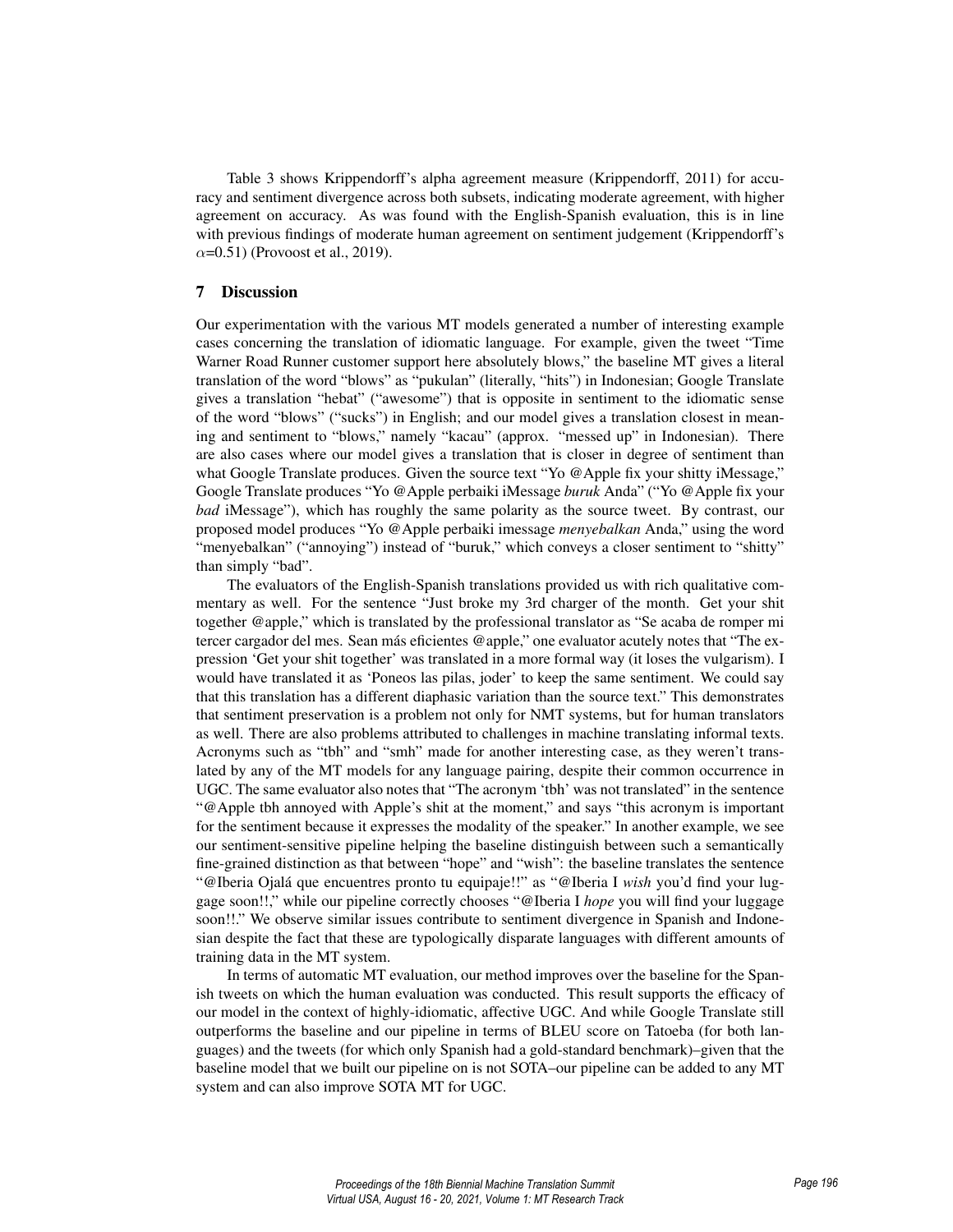Furthermore, our approach also lends itself to many practical scenarios, e.g. companies who are interested in producing sentiment-preserving translations of large bodies of UGC but who lack the sufficient funds to use a subscription API like Google Cloud Translation. In these contexts, it may be beneficial—or even necessary—to improve free, open-source software in a way that is tailored to one's particular use case (thus the idea of "customized MT" that many companies now offer), instead of opting for the SOTA but more costly software.

More generally, since our approach shows that we can improve performance of an MT model for a particular use case i.e., UGC translation using signals beyond translation data that is relevant for the task at hand i.e., sentiment, it will be interesting to explore other signals that are relevant for improving MT performance in other use cases. It will also be interesting to explore the addition of these signals in a pipeline (our current method), as implicit feedback such as in Wijaya et al. (2017), or as explicit feedback in an end-to-end MT model for example, as additional loss terms in supervised (Wu et al., 2016), weakly-supervised (Kuwanto et al., 2021), or unsupervised (Artetxe et al., 2017) MT models. Beyond the potential engineering contribution for low-resource, budget-constrained settings, our experiments also offer rich qualitative insights regarding the causes of sentiment change in (machine) translation, opening up avenues to more disciplined efforts in mitigating and exploring these problems.

## 8 Conclusion

In this paper, we use several distinct sentiment classifiers trained on Twitter data to help machine translation models select sentiment-preserving translations of highly idiomatic source texts. Diverging from previous works, we use continuous (rather than binary or categorical) sentiment scores to select minimally divergent translations, and we test the performance of our pipeline with automated and human evaluations for English-Spanish and English-Indonesian translations.

Furthermore, we implement our sentiment-aware translation pipeline on free, open-source MT models available on Hugging Face<sup>8</sup>. Although many of these models are non-SOTA, our choice to use them represents a real-world scenario: Many users and companies do not have the resources or budget to subscribe to a SOTA translation API or train their own MT model from scratch. Our pipeline poses a lightweight solution for getting more with less, in a somewhat niche yet ubiquitous translation context (social media posts).

In future work, we would like to evaluate the effect of sentiment classifier performance on the downstream MT results, including the effects of classifier architecture, the number of sentiment categories and their distribution in the training data (e.g., UGCs with more informal words may contain more affective texts), etc. We would also like to investigate how continuous sentiment scoring compares with binary or categorical scoring for this task, using a larger evaluation set for idiomatic texts (e.g. in English (Michel and Neubig, 2018) or constructed in other languages (Wibowo et al., 2021)), or from a dataset we create ourselves. Finally, further work should establish benchmarks and put forth improvements for cross-lingual sentiment classification (i.e. the extent to which sentences that are translations of each other are assigned similar sentiments)—including the problem of zero-shot transfer—adding onto recent work in cross-lingual performance benchmarks (Hu et al., 2020; Liang et al., 2020).

# References

Artetxe, M., Labaka, G., Agirre, E., and Cho, K. (2017). Unsupervised neural machine translation. *arXiv preprint arXiv:1710.11041*.

<sup>8</sup>https://huggingface.co/Helsinki-NLP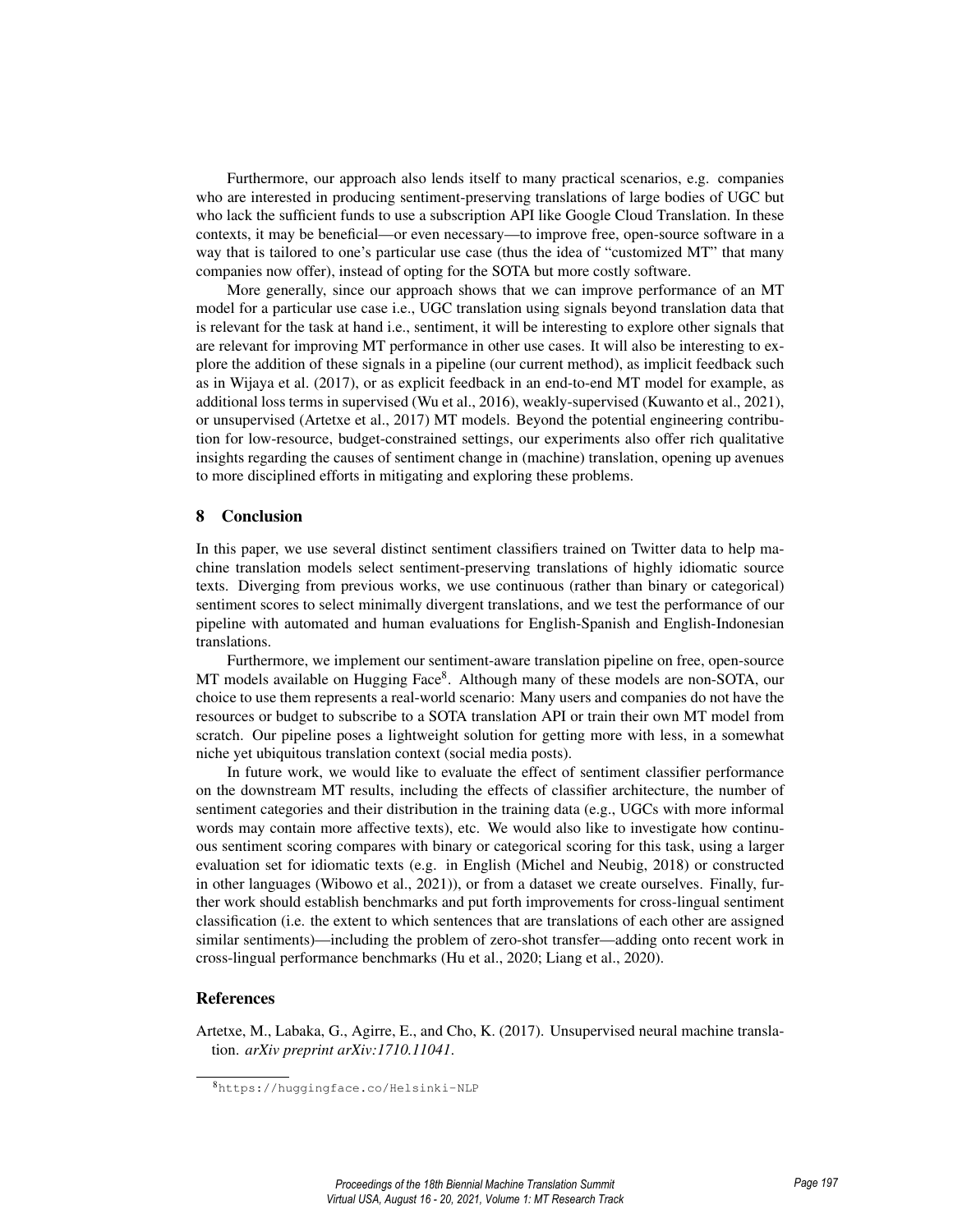- Balahur, A. and Turchi, M. (2012). Multilingual sentiment analysis using machine translation? In *Proceedings of the 3rd Workshop in Computational Approaches to Subjectivity and Sentiment Analysis*, pages 52–60, Jeju, Korea. Association for Computational Linguistics.
- Can, E. F., Ezen-Can, A., and Can, F. (2018). Multilingual sentiment analysis: An RNN-based framework for limited data. *CoRR*, abs/1806.04511.
- Conneau, A., Khandelwal, K., Goyal, N., Chaudhary, V., Wenzek, G., Guzmán, F., Grave, E., Ott, M., Zettlemoyer, L., and Stoyanov, V. (2020). Unsupervised cross-lingual representation learning at scale. In *Proceedings of the 58th Annual Meeting of the Association for Computational Linguistics*, pages 8440–8451, Online. Association for Computational Linguistics.
- CrowdFlower (2020). Apple Twitter sentiment. Online. Data.world dataset. Accessed 21 August 2020.
- Dashtipour, K., Poria, S., Hussain, A., Cambria, E., Hawalah, A. Y. A., Gelbukh, A., and Zhou, Q. (2016). Multilingual sentiment analysis: State of the art and independent comparison of techniques. *Cognitive Computation*, 8:757–771.
- Devlin, J., Chang, M.-W., Lee, K., and Toutanova, K. (2019). BERT: Pre-training of deep bidirectional transformers for language understanding. In *Proceedings of the 2019 Conference of the North American Chapter of the Association for Computational Linguistics: Human Language Technologies, Volume 1 (Long and Short Papers)*, pages 4171–4186, Minneapolis, Minnesota. Association for Computational Linguistics.
- Fadaee, M., Bisazza, A., and Monz, C. (2018). Examining the tip of the iceberg: A data set for idiom translation. *arXiv preprint arXiv:1802.04681*.
- Go, A., Bhayani, R., and Huang, L. (2009). Twitter sentiment classification using distant supervision. *Processing*, 150.
- Hadj Ameur, M., Guessoum, A., and Meziane, F. (2019). Improving Arabic neural machine translation via n-best list re-ranking. *Machine Translation*, 33:1–36.
- Hale, S. A. (2016). User reviews and language: how language influences ratings. In *Proceedings of the 2016 CHI Conference Extended Abstracts on Human Factors in Computing Systems*, pages 1208–1214.
- Hasan, S., Zens, R., and Ney, H. (2007). Are very large N-best lists useful for SMT? In *Human Language Technologies 2007: The Conference of the North American Chapter of the Association for Computational Linguistics; Companion Volume, Short Papers*, pages 57–60, Rochester, New York. Association for Computational Linguistics.
- Hu, J., Ruder, S., Siddhant, A., Neubig, G., Firat, O., and Johnson, M. (2020). XTREME: A Massively Multilingual Multi-task Benchmark for Evaluating Cross-lingual Generalization. *arXiv e-prints*, page arXiv:2003.11080.
- Joshi, P., Santy, S., Budhiraja, A., Bali, K., and Choudhury, M. (2020). The State and Fate of Linguistic Diversity and Inclusion in the NLP World. *arXiv preprint arXiv:2004.09095*.
- Junczys-Dowmunt, M., Grundkiewicz, R., Dwojak, T., Hoang, H., Heafield, K., Neckermann, T., Seide, F., Germann, U., Aji, A. F., Bogoychev, N., Martins, A. F. T., and Birch, A. (2018). Marian: Fast neural machine translation in C++. In *Proceedings of ACL 2018, System Demonstrations*, pages 116–121, Melbourne, Australia. Association for Computational Linguistics.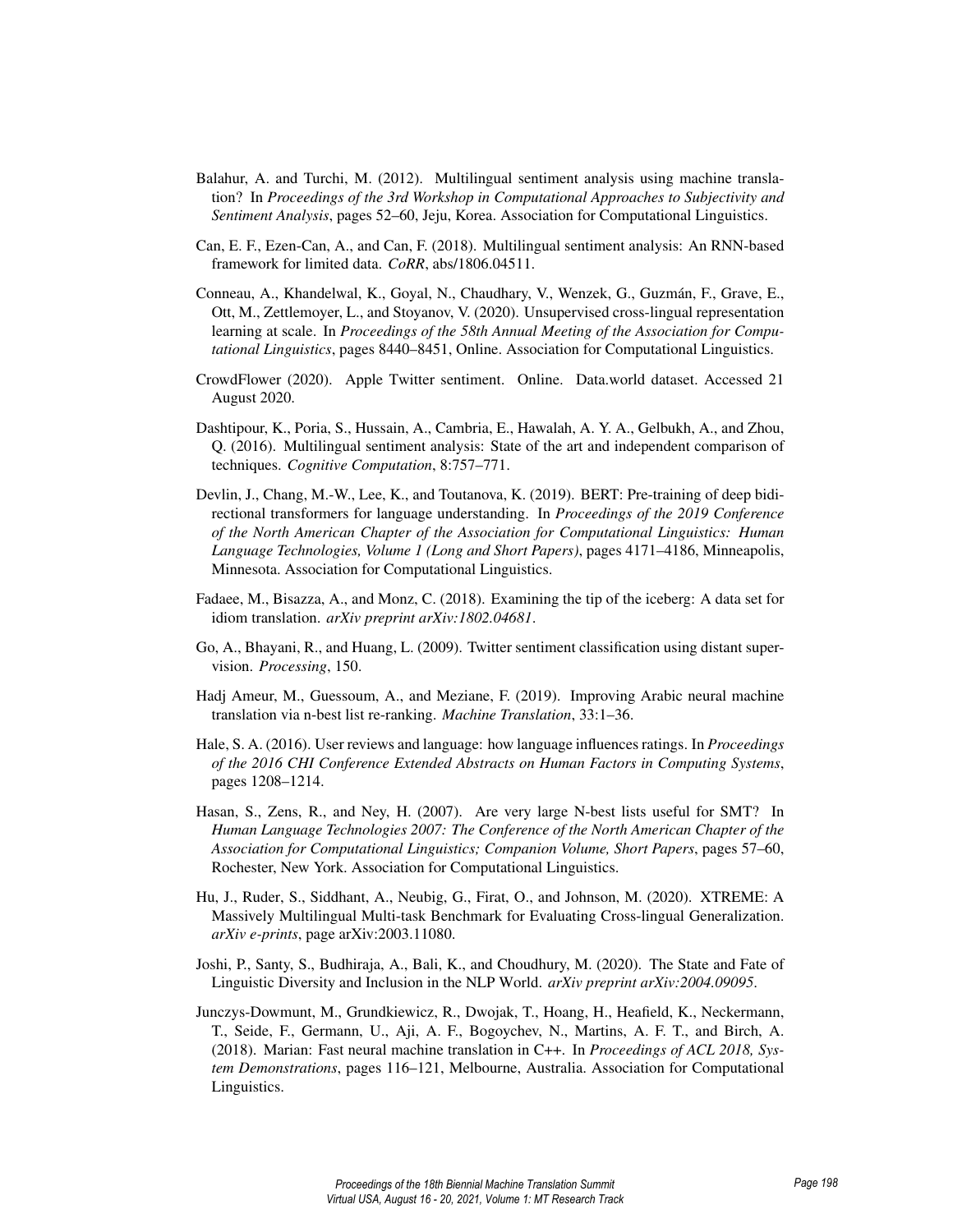- Kingma, D. P. and Ba, J. (2014). Adam: A Method for Stochastic Optimization. *arXiv e-prints*, page arXiv:1412.6980.
- Krippendorff, K. (2011). Computing Krippendorff's Alpha-Reliability. *Annenberg School of Communication Scholarly Commons*.
- Kuwanto, G., Akyürek, A. F., Tourni, I. C., Li, S., and Wijaya, D. (2021). Low-resource machine translation for low-resource languages: Leveraging comparable data, code-switching and compute resources. *arXiv preprint arXiv:2103.13272*.
- Lewis-Beck, M. S., Bryman, A., and Liao, T. F. (2004). Pearson's correlation coefficient. *The SAGE encyclopedia of social science research methods*, 1(0).
- Liang, Y., Duan, N., Gong, Y., Wu, N., Guo, F., Qi, W., Gong, M., Shou, L., Jiang, D., Cao, G., Fan, X., Zhang, R., Agrawal, R., Cui, E., Wei, S., Bharti, T., Qiao, Y., Chen, J.-H., Wu, W., Liu, S., Yang, F., Campos, D., Majumder, R., and Zhou, M. (2020). XGLUE: A new benchmark datasetfor cross-lingual pre-training, understanding and generation. In *Proceedings of the 2020 Conference on Empirical Methods in Natural Language Processing (EMNLP)*, pages 6008–6018, Online. Association for Computational Linguistics.
- Lohar, P., Afli, H., and Way, A. (2017). Maintaining sentiment polarity in translation of usergenerated content. *The Prague Bulletin of Mathematical Linguistics*, 108(1):73–84.
- Lohar, P., Afli, H., and Way, A. (2018). Balancing translation quality and sentiment preservation (non-archival extended abstract). In *Proceedings of the 13th Conference of the Association for Machine Translation in the Americas (Volume 1: Research Papers)*, pages 81–88, Boston, MA. Association for Machine Translation in the Americas.
- McCormick, C. and Ryan, N. (2019). BERT fine-tuning tutorial with PyTorch. Online. Accessed 21 August 2020.
- Michel, P. and Neubig, G. (2018). MTNT: A testbed for machine translation of noisy text. In *Proceedings of the 2018 Conference on Empirical Methods in Natural Language Processing*, pages 543–553, Brussels, Belgium. Association for Computational Linguistics.
- Misra, S. (2020). Guessing sentiment in 100 languages. Online. Accessed 21 August 2020. Media type: Blog.
- Mohammad, S. M., Salameh, M., and Kiritchenko, S. (2016). How translation alters sentiment. *Journal of Artificial Intelligence Research*, 55:95–130.
- Mozetič, I., Grčar, M., and Smailović, J. (2016). Twitter sentiment for 15 european languages. Slovenian language resource repository CLARIN.SI.
- Peng, J., Feldman, A., and Vylomova, E. (2014). Classifying idiomatic and literal expressions using topic models and intensity of emotions. In *Proceedings of the 2014 Conference on Empirical Methods in Natural Language Processing (EMNLP)*, pages 2019–2027, Doha, Qatar. Association for Computational Linguistics.
- Pozzi, F. A., Fersini, E., Messina, E., and Liu, B. (2016). *Sentiment analysis in social networks*. Morgan Kaufmann.
- Provoost, S., Ruwaard, J., van Breda, W., Riper, H., and Bosse, T. (2019). Validating automated sentiment analysis of online cognitive behavioral therapy patient texts: An exploratory study. *Frontiers in Psychology*, 10:1065–1077.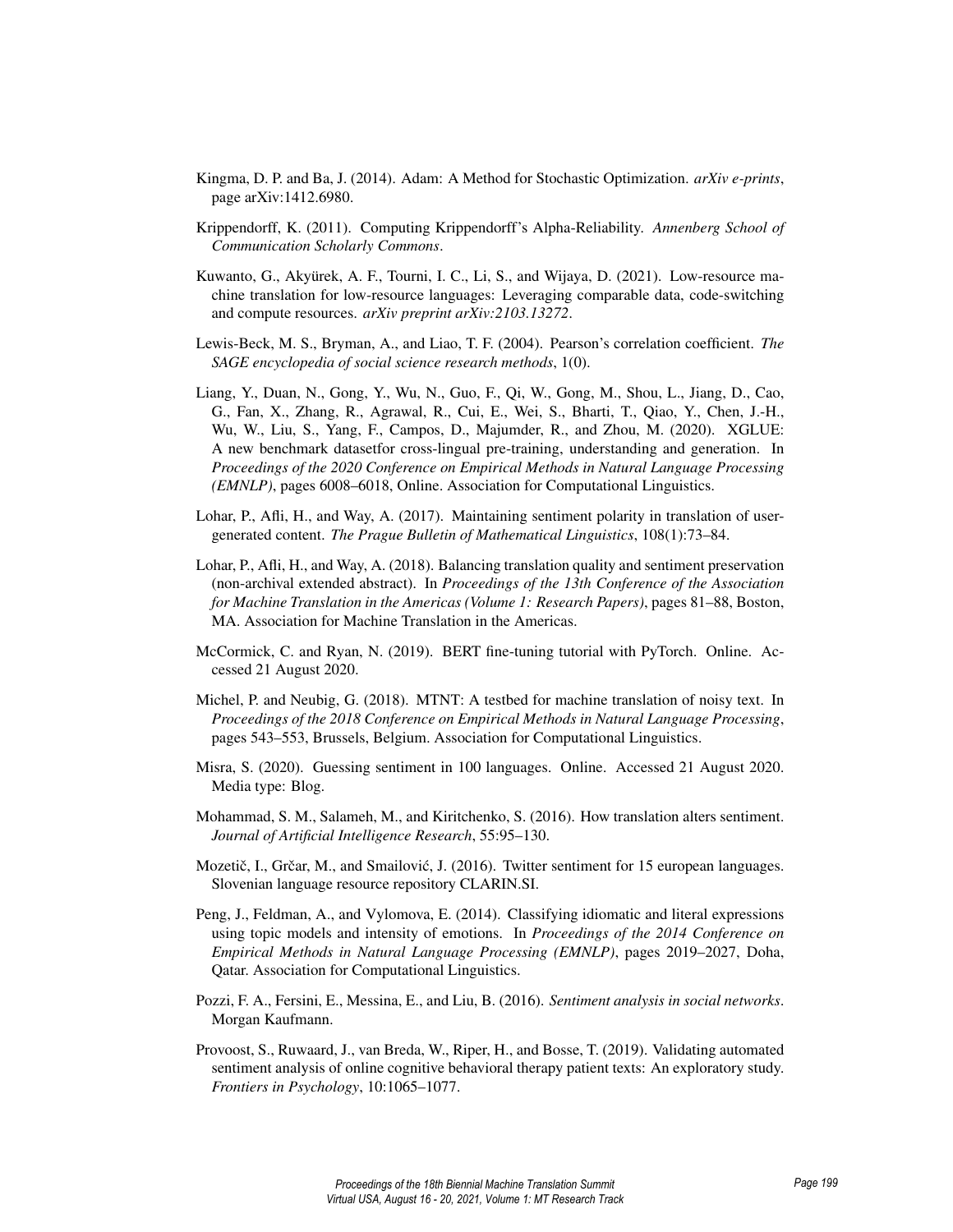- Sennrich, R., Haddow, B., and Birch, A. (2016). Controlling politeness in neural machine translation via side constraints. In *Proceedings of the 2016 Conference of the North American Chapter of the Association for Computational Linguistics: Human Language Technologies*, pages 35–40, San Diego, California. Association for Computational Linguistics.
- Shen, L., Sarkar, A., and Och, F. J. (2004). Discriminative reranking for machine translation. In *Proceedings of the Human Language Technology Conference of the North American Chapter of the Association for Computational Linguistics: HLT-NAACL 2004*, pages 177–184, Boston, Massachusetts, USA. Association for Computational Linguistics.
- Si, C., Wu, K., Aw, A. T., and Kan, M.-Y. (2019). Sentiment aware neural machine translation. In *Proceedings of the 6th Workshop on Asian Translation*, pages 200–206, Hong Kong, China. Association for Computational Linguistics.
- Tiedemann, J. (2017). OPUS. University of Helsinki.
- Tiedemann, J. and Thottingal, S. (2020). OPUS-MT building open translation services for the world. In *Proceedings of the 22nd Annual Conference of the European Association for Machine Translation*, pages 479–480, Lisbon, Portugal. European Association for Machine Translation.
- Timoshenko, A. and Hauser, J. R. (2019). Identifying customer needs from user-generated content. *Marketing Science*, 38(1):1–20.
- Wasow, T., Sag, I., and Nunberg, G. (1983). Idioms: An interim report. In *Proceedings of the XIIIth International Congress of Linguists*, pages 102–115. CIPL Tokyo.
- Wibowo, H. A., Nityasya, M. N., Akyurek, A. F., Fitriany, S., Aji, A. F., Prasojo, R. E., and Wijaya, D. T. (2021). Indocollex: A testbed for morphological transformation of indonesian word colloquialism. In *Proceedings of the 59th Annual Meeting of the Association for Computational Linguistics: Findings*.
- Wijaya, D. T., Callahan, B., Hewitt, J., Gao, J., Ling, X., Apidianaki, M., and Callison-Burch, C. (2017). Learning translations via matrix completion. In *Proceedings of the 2017 Conference on Empirical Methods in Natural Language Processing*, pages 1452–1463.
- Williams, L., Bannister, C., Arribas-Ayllon, M., Preece, A., and Spasic, I. (2015). The role of ´ idioms in sentiment analysis. *Expert Systems with Applications*, 42(21):7375–7385.
- Wolf, T., Debut, L., Sanh, V., Chaumond, J., Delangue, C., Moi, A., Cistac, P., Rault, T., Louf, R., Funtowicz, M., Davison, J., Shleifer, S., von Platen, P., Ma, C., Jernite, Y., Plu, J., Xu, C., Scao, T. L., Gugger, S., Drame, M., Lhoest, Q., and Rush, A. M. (2019). Huggingface's transformers: State-of-the-art natural language processing. *Computing Research Repository*, arXiv: 1910.03771. version 5.
- Wu, Y., Schuster, M., Chen, Z., Le, Q. V., Norouzi, M., Macherey, W., Krikun, M., Cao, Y., Gao, Q., Macherey, K., et al. (2016). Google's neural machine translation system: Bridging the gap between human and machine translation. *arXiv preprint arXiv:1609.08144*.
- Yuan, Z., Briscoe, T., and Felice, M. (2016). Candidate re-ranking for SMT-based grammatical error correction. In *Proceedings of the 11th Workshop on Innovative Use of NLP for Building Educational Applications*, pages 256–266, San Diego, CA. Association for Computational Linguistics.